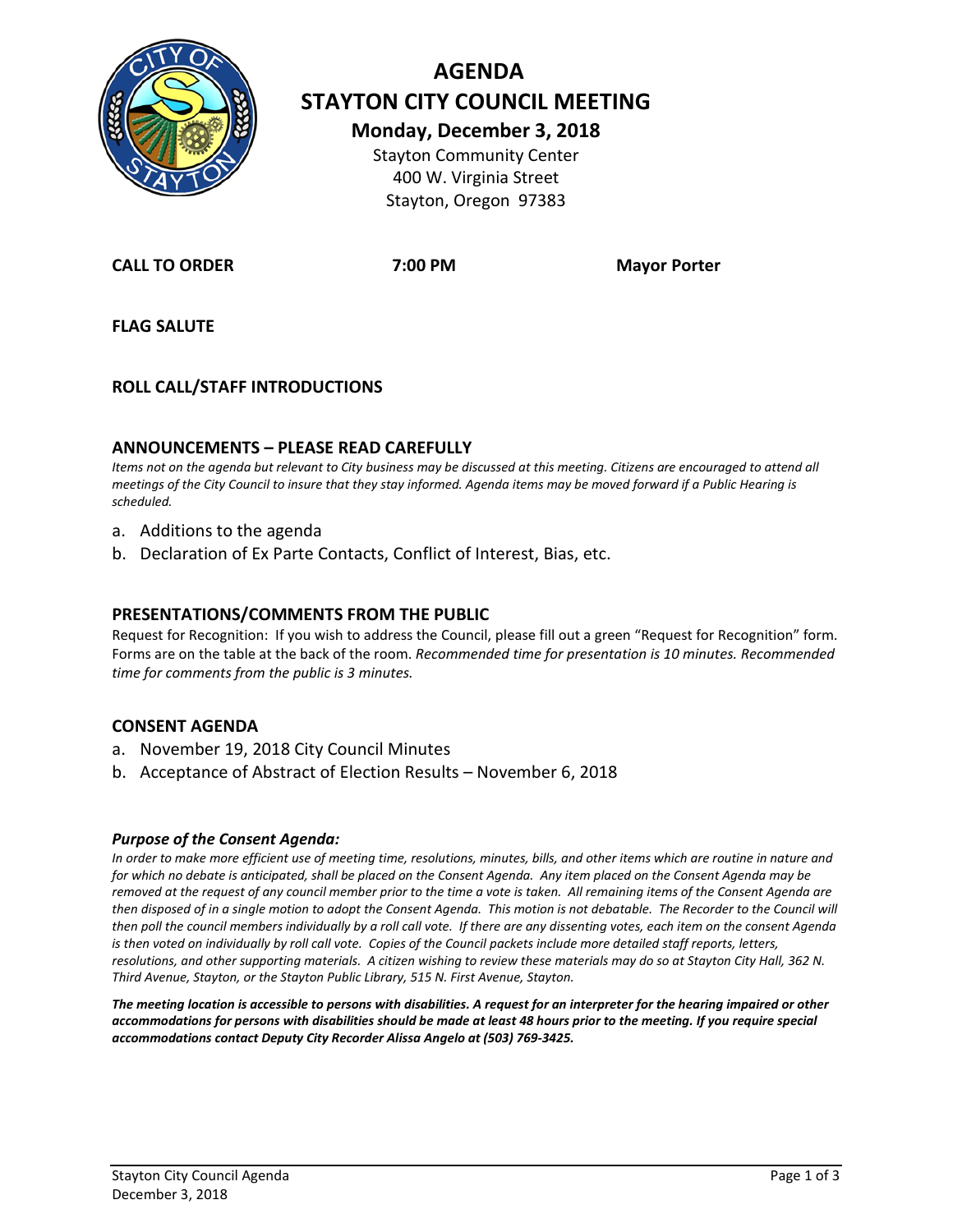#### **PUBLIC HEARING**

**UNFINISHED BUSINESS – None** 

#### **NEW BUSINESS**

**Resolution No. 984, Authorizing a Full Faith and Credit Financing and Related Action Matters**

- a. Staff Report
- b. Council Deliberation
- c. Council Decision

#### **STAFF/COMMISSION REPORTS – None**

# **PRESENTATIONS/COMMENTS FROM THE PUBLIC**

*Recommended time for presentations is 10 minutes. Recommended time for comments from the public is 3 minutes.*

#### **BUSINESS FROM THE CITY MANAGER**

#### **BUSINESS FROM THE MAYOR**

a. City Councilor Recognition

#### **BUSINESS FROM THE COUNCIL**

#### **FUTURE AGENDA ITEMS – December 17, 2018**

a. Cancelled

## **ADJOURN**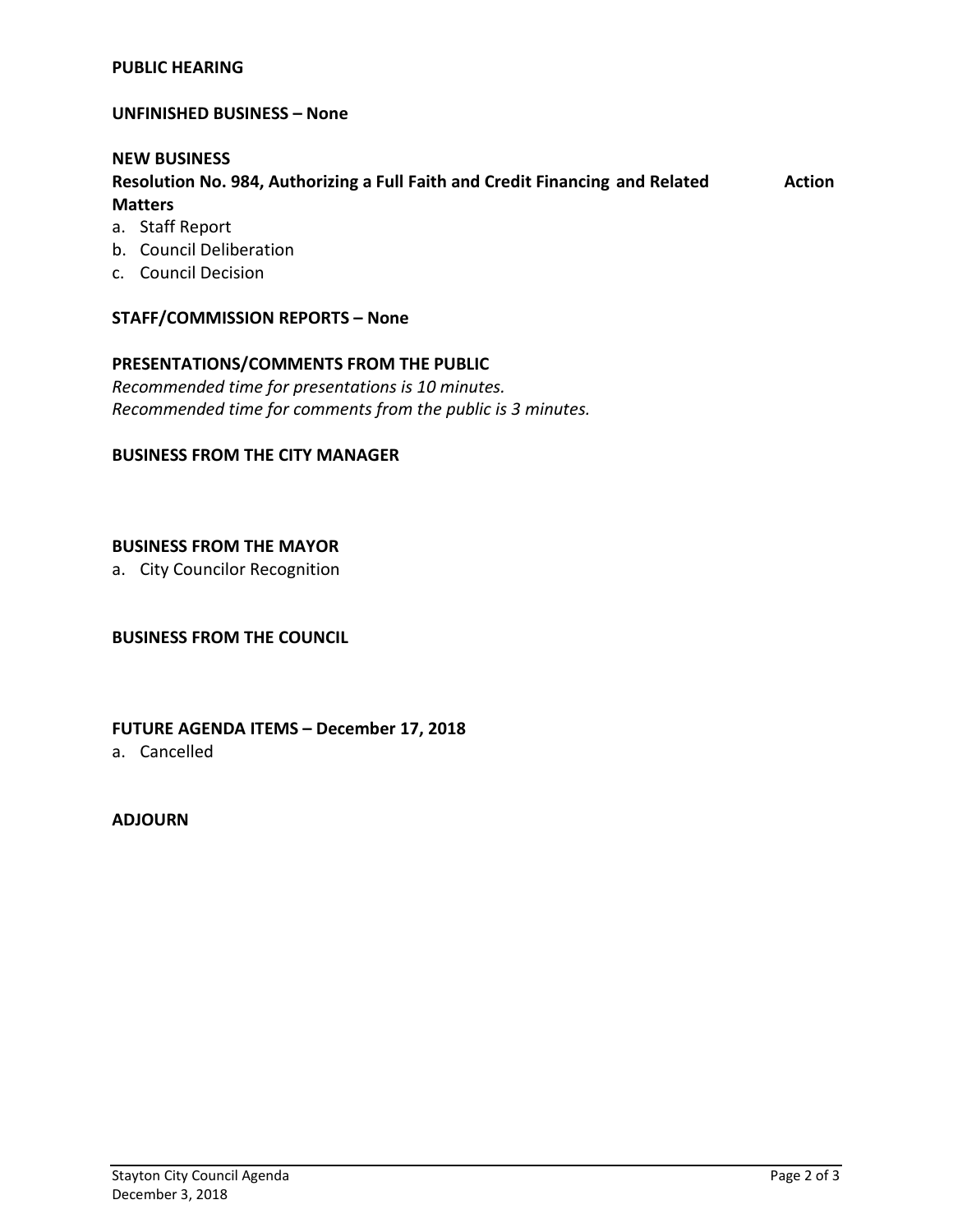# **CALENDAR OF EVENTS**

# **DECEMBER 2018**

| Monday              | December 3  | <b>City Council</b>                                           | 7:00 p.m. | Community Center (north end)     |
|---------------------|-------------|---------------------------------------------------------------|-----------|----------------------------------|
| Tuesday             | December 4  | Parks & Recreation Board                                      | 6:30 p.m. | E.G. Siegmund Meeting Room       |
| Tuesday             | December 11 | <b>Commissioner's Breakfast</b>                               | 7:30 a.m. | Covered Bridge Café              |
| Monday              | December 17 | <b>City Council</b>                                           | CANCELLED |                                  |
| Wednesday           | December 19 | Library Board                                                 | 6:00 p.m. | E.G. Siegmund Meeting Room       |
| Monday              | December 24 | CITY OFFICES CLOSE AT NOON IN OBSERVANCE OF CHRISTMAS HOLIDAY |           |                                  |
| Tuesday             | December 25 | CITY OFFICES CLOSED IN OBSERVANCE OF CHRISTMAS HOLIDAY        |           |                                  |
| Monday              | December 31 | <b>Planning Commission</b>                                    | 7:00 p.m. | Community Center (north end)     |
| <b>JANUARY 2019</b> |             |                                                               |           |                                  |
| Tuesday             | January 1   | CITY OFFICES CLOSED IN OBSERVANCE OF NEW YEARS HOLIDAY        |           |                                  |
| Monday              | January 7   | <b>City Council</b>                                           | 7:00 p.m. | Community Center (north end)     |
| Tuesday             | January 8   | <b>Commissioner's Breakfast</b>                               | 7:30 a.m. | Covered Bridge Café              |
| Tuesday             | January 8   | Parks & Recreation Board                                      | 6:30 p.m. | E.G. Siegmund Meeting Room       |
| Wednesday           | January 16  | Library Board                                                 | 6:00 p.m. | E.G. Siegmund Meeting Room       |
| Monday              | January 21  | CITY OFFICES CLOSED IN OBSERVANCE OF MARTIN LUTHER KING DAY   |           |                                  |
| Tuesday             | January 22  | <b>City Council</b>                                           | 7:00 p.m. | Community Center (north end)     |
| Monday              | January 28  | <b>Planning Commission</b>                                    | 7:00 p.m. | Community Center (north end)     |
| FEBRUARY 2019       |             |                                                               |           |                                  |
| Saturday            | February 2  | <b>City Council Goal Setting</b>                              | 9:00 a.m. | <b>E.G Siegmund Meeting Room</b> |
| Monday              | February 4  | <b>City Council</b>                                           | 7:00 p.m. | Community Center (north end)     |
| Tuesday             | February 5  | Parks & Recreation Board                                      | 6:30 p.m. | E.G. Siegmund Meeting Room       |
| Tuesday             | February 12 | <b>Commissioner's Breakfast</b>                               | 7:30 a.m. | Covered Bridge Café              |
| Monday              | February 18 | CITY OFFICES CLOSED IN OBSERVANCE OF PRESIDENTS DAY           |           |                                  |
| Tuesday             | February 19 | <b>City Council</b>                                           | 7:00 p.m. | Community Center (north end)     |
| Wednesday           | February 20 | Library Board                                                 | 6:00 p.m. | E.G. Siegmund Meeting Room       |
| Monday              | February 25 | <b>Planning Commission</b>                                    | 7:00 p.m. | Community Center (north end)     |
| <b>MARCH 2019</b>   |             |                                                               |           |                                  |
| Monday              | March 4     | <b>City Council</b>                                           | 7:00 p.m. | Community Center (north end)     |
| Tuesday             | March 5     | Parks & Recreation Board                                      | 6:30 p.m. | E.G. Siegmund Meeting Room       |
| Tuesday             | March 12    | <b>Commissioner's Breakfast</b>                               | 7:30 a.m. | Covered Bridge Café              |
| Monday              | March 18    | <b>City Council</b>                                           | 7:00 p.m. | Community Center (north end)     |
| Wednesday           | March 20    | Library Board                                                 | 6:00 p.m. | E.G. Siegmund Meeting Room       |
| Monday              | March 25    | <b>Planning Commission</b>                                    | 7:00 p.m. | Community Center (north end)     |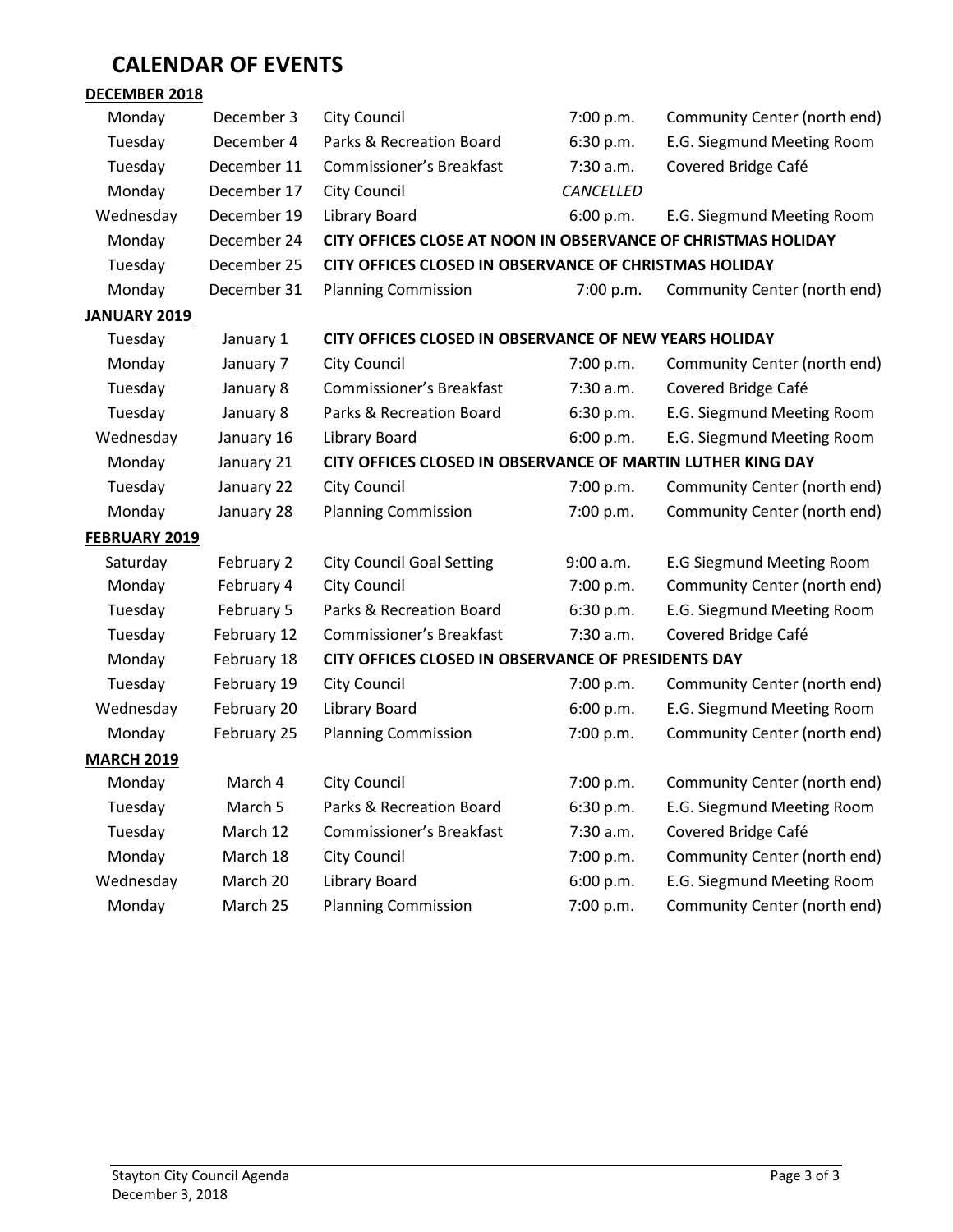#### **City of Stayton City Council Meeting Action Minutes November 19, 2018**

# **LOCATION:** STAYTON COMMUNITY CENTER, 400 W. VIRGINIA STREET, STAYTON

**Time Start:** 7:00 P.M. **Time End:** 8:25 P.M.

#### **COUNCIL MEETING ATTENDANCE LOG**

| <b>COUNCIL</b>                                      | <b>STAYTON STAFF</b>                              |
|-----------------------------------------------------|---------------------------------------------------|
| <b>Mayor Henry Porter</b>                           | Alissa Angelo, Deputy City Recorder               |
| Councilor Priscilla Glidewell (joined at 7:01 p.m.) | Keith Campbell, City Manager                      |
| <b>Councilor Mark Kronquist</b>                     | Dan Fleishman, Director of Planning & Development |
| <b>Councilor Christopher Molin</b>                  | Lance Ludwick, Public Works Director              |
| <b>Councilor Brian Quigley</b>                      | Janna Moser, Library Director                     |
| Councilor Joe Usselman                              | Rich Sebens, Chief of Police                      |

| <b>AGENDA</b>                                                                                                                     | <b>ACTIONS</b>                                                                                                                                                                                                                                                                      |
|-----------------------------------------------------------------------------------------------------------------------------------|-------------------------------------------------------------------------------------------------------------------------------------------------------------------------------------------------------------------------------------------------------------------------------------|
| <b>REGULAR MEETING</b>                                                                                                            |                                                                                                                                                                                                                                                                                     |
| <b>Announcements</b><br>Additions to the Agenda<br>а.<br>b. Declaration of Ex Parte Contacts, Conflict of Interest,<br>Bias, etc. | None.<br>Councilor Quigley has driven through the subdivision but it<br>will not influence his decision.                                                                                                                                                                            |
| <b>Presentations / Comments from the Public</b><br>a. Steve Poisson                                                               | Mr. Poisson, Vice President of Revitalize Downtown Stayton,                                                                                                                                                                                                                         |
| <b>Judy Mohney</b><br>b.                                                                                                          | requested a parking spot be dedicated as a smoking area<br>behind Mick and Mom's.<br>Ms. Mohney congratulated the newly elected Council-<br>members and thanked Councilor Glidewell for her service.<br>She also spoke about Revitalize Downtown Stayton and<br>Ordinance No. 1019. |
| <b>Consent Agenda</b>                                                                                                             |                                                                                                                                                                                                                                                                                     |
| November 5, 2018 City Council Minutes<br>а.                                                                                       | Motion from Councilor Kronquist, seconded by Councilor<br>Molin, to approve the consent agenda as submitted. Motion<br>passed 5:0.                                                                                                                                                  |
| <b>Public Hearing</b>                                                                                                             |                                                                                                                                                                                                                                                                                     |
| <b>Condition of Approval U, Regarding Parking Restrictions</b><br>in the Village Creek Subdivision                                |                                                                                                                                                                                                                                                                                     |
| <b>Commencement of Public Hearing</b><br>a.                                                                                       | Mayor Porter opened the hearing at 7:10 p.m.                                                                                                                                                                                                                                        |
| b. Staff Report                                                                                                                   | Mr. Fleishman reviewed the staff report.                                                                                                                                                                                                                                            |
| <b>Questions from Council</b><br>$\mathsf{C}$ .                                                                                   | Discussion of notifications provided when no parking signs<br>were installed.                                                                                                                                                                                                       |
| d. Public Testimony                                                                                                               | Aaron Fuson, 750 Hobson Street: Spoke in support of<br>removing the no parking requirement.<br>Robert Stoyles, 730 Whitney Street: Spoke in support of<br>removing the no parking requirement.                                                                                      |
|                                                                                                                                   | Jennifer Carter, 411 Whitney Street: Ms. Carter expressed                                                                                                                                                                                                                           |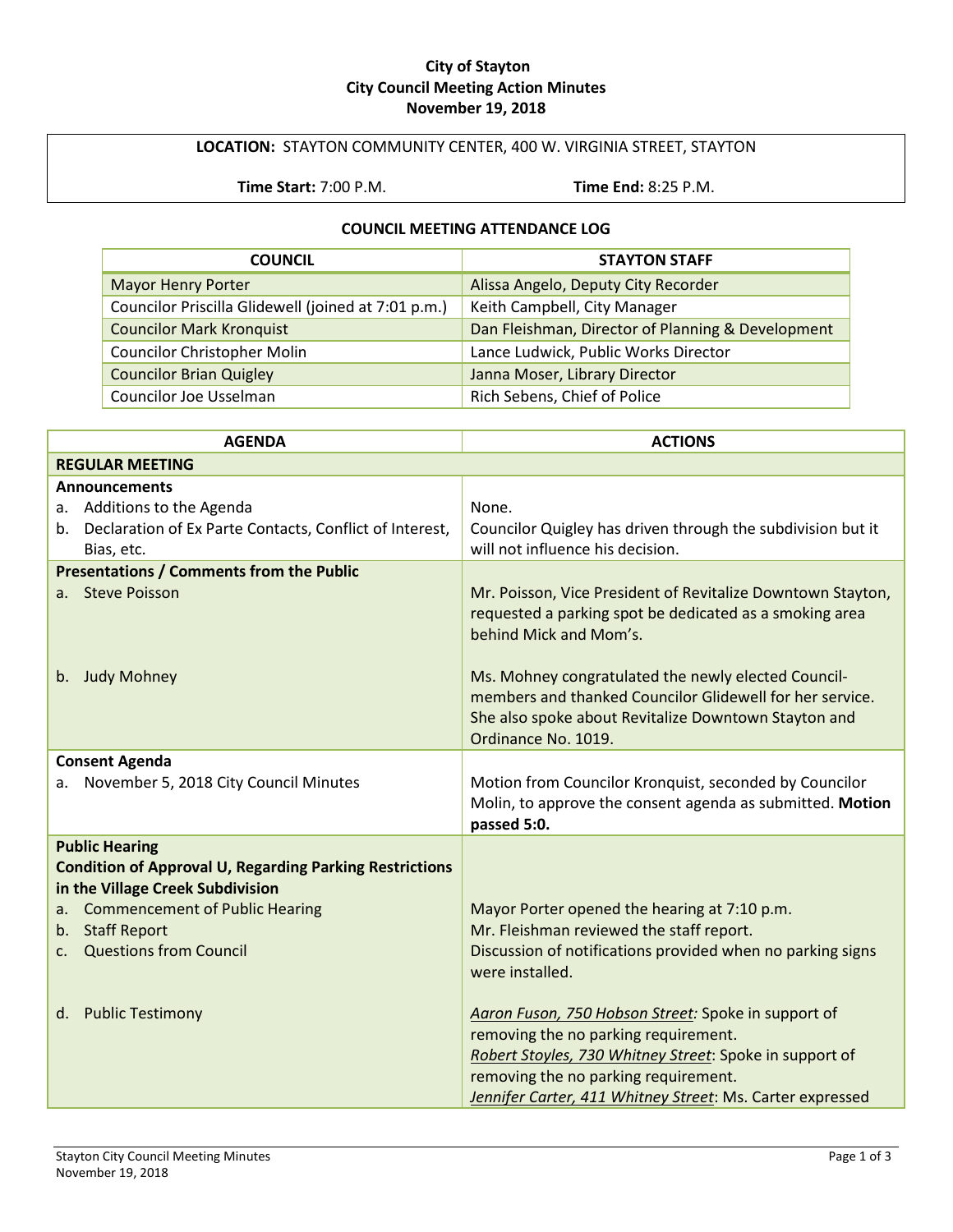|                                                                                                                                                                                                                                                                                  | frustration with the hearing process and spoke in support of<br>removing the no parking requirement.                                                                                             |
|----------------------------------------------------------------------------------------------------------------------------------------------------------------------------------------------------------------------------------------------------------------------------------|--------------------------------------------------------------------------------------------------------------------------------------------------------------------------------------------------|
| e. Questions from Council                                                                                                                                                                                                                                                        | Discussion of the draft Order, the lack of enforcement over<br>the years and ability to enforce now, the City's legal liability,<br>and taking a look at other similar streets in the community. |
| <b>Staff Summary</b><br>f.<br><b>Close of Hearing</b><br>g.<br>h. Council Deliberation                                                                                                                                                                                           | Mr. Fleishman offered a brief staff summary.<br>Mayor Porter closed the hearing at 7:37 p.m.<br>Council discussion of alternatives to the no parking.                                            |
| <b>Council Decision</b><br>i.                                                                                                                                                                                                                                                    | Motion from Councilor Kronquist to retain condition of<br>approval U from Land Use File #121-10/01 unchanged and<br>adopt the draft order as presented. Motion died due to lack<br>of a second.  |
|                                                                                                                                                                                                                                                                                  | Motion from Councilor Kronquist, seconded by Councilor<br>Glidewell, to reopen the public hearing. Motion passed 5:0.                                                                            |
| <b>Reopening of Public Hearing</b><br>J.                                                                                                                                                                                                                                         | Mayor Porter reopened the hearing at 7:44 p.m.                                                                                                                                                   |
|                                                                                                                                                                                                                                                                                  | Jennifer Carter, 411 Whitney Street inquired about whether<br>future proposals would be accepted once a decision is made<br>this evening. Mr. Fleishman responded.                               |
|                                                                                                                                                                                                                                                                                  | Paige Hook, 2088 Quail Run Avenue, offered a suggestion of<br>painting alternating red sections along the street.                                                                                |
|                                                                                                                                                                                                                                                                                  | Aaron Fuson, 750 Hobson Street, encouraged the Council to<br>take time in making a decision.                                                                                                     |
|                                                                                                                                                                                                                                                                                  | <b>Council Discussion:</b> Discussion including street widths in the<br>subdivision and amount of citations issued.                                                                              |
| k. Close of Hearing                                                                                                                                                                                                                                                              | Mayor Porter closed the hearing at 7:54 p.m.                                                                                                                                                     |
|                                                                                                                                                                                                                                                                                  | Motion from Councilor Glidewell, seconded by Councilor<br>Usselman, to delay a decision until legal counsel is contacted<br>and further information is gathered. Motion passed 5:0.              |
| <b>Unfinished Business</b>                                                                                                                                                                                                                                                       | None.                                                                                                                                                                                            |
| <b>New Business</b><br><b>Consideration of Ordinance No. 1027, Establishing a</b><br><b>Housing and Neighborhood Vitality Advisory</b><br><b>Commission</b><br>Staff Report - Dan Fleishman<br>a.<br><b>Council Deliberation</b><br>$b_{\cdot}$<br><b>Council Decision</b><br>C. | Mr. Fleishman reviewed the staff report.<br>Council discussion of Ordinance No. 1027.<br>Motion from Councilor Quigley, seconded by Councilor                                                    |
|                                                                                                                                                                                                                                                                                  | Usselman, to approve Ordinance No. 1027 as presented.<br>Motion passed 5:0.                                                                                                                      |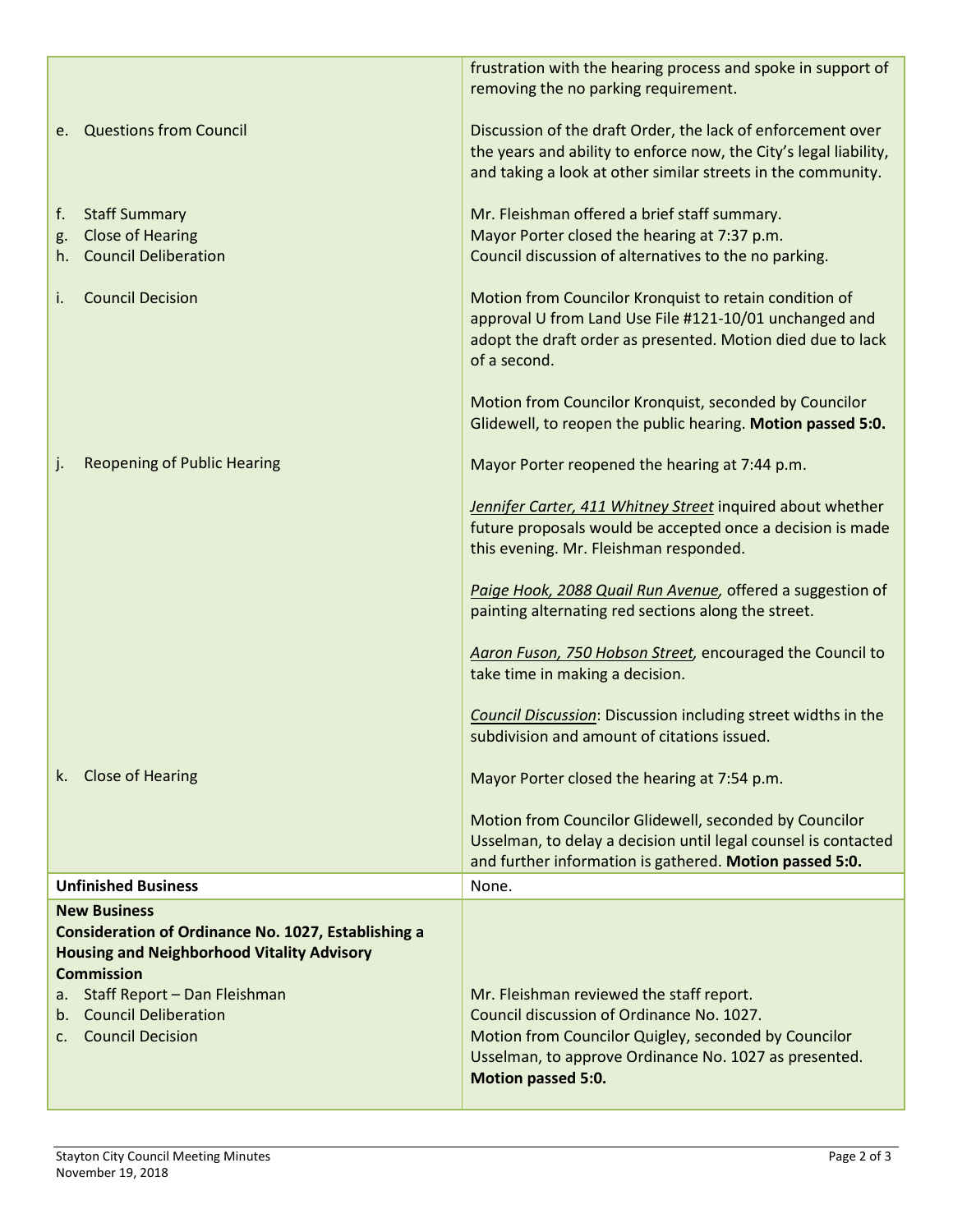| <b>Staff / Commission Reports</b>                                                     | No discussion.                                                         |
|---------------------------------------------------------------------------------------|------------------------------------------------------------------------|
| <b>Finance Department Report</b><br>a. October 2018 Monthly Finance Department Report |                                                                        |
|                                                                                       |                                                                        |
| <b>Police Chief's Report - Chief Rich Sebens</b>                                      |                                                                        |
| a. October 2018 Statistical Report                                                    |                                                                        |
| Public Works Director's Report - Lance Ludwick                                        |                                                                        |
| a. October 2018 Operating Report                                                      |                                                                        |
|                                                                                       |                                                                        |
| Planning & Development Director's Report - Dan<br>Fleishman                           |                                                                        |
| a. October 2018 Activities Report                                                     |                                                                        |
|                                                                                       |                                                                        |
| Library Director's Report - Janna Moser                                               |                                                                        |
| October 2018 Activities<br>а.                                                         |                                                                        |
| <b>Presentations / Comments from the Public</b>                                       |                                                                        |
| a. Paige Hook                                                                         | Ms. Hook spoke in support of Ordinance No. 1027.                       |
| b. Wendy Stone                                                                        | Ms. Stone encouraged publicizing the Housing Commission                |
|                                                                                       | in the City's newsletter.                                              |
| <b>Business from the City Manager</b>                                                 | None.                                                                  |
| <b>Business from the Mayor</b>                                                        |                                                                        |
| a. Appointment of Committee to Review Downtown                                        | Motion from Councilor Kronquist, seconded by Councilor                 |
| <b>Standards</b>                                                                      | Usselman, to confirm the appointment of the Ordinance No.              |
|                                                                                       | 1019 Review Committee as nominated by the Mayor.<br>Motion passed 5:0. |
|                                                                                       |                                                                        |
|                                                                                       | The first meeting date of the Committee will be announced              |
|                                                                                       | at the January 7, 2019 City Council meeting.                           |
| <b>Business from the Council</b>                                                      | Councilor Quigley spoke about the local trail project being            |
|                                                                                       | taken on by the Stayton Area Rotary group.                             |
|                                                                                       | Discussion surrounding use of a public parking space as a              |
|                                                                                       | smoking area for Mick and Mom's patrons and employees.                 |
| Future Agenda Items - Monday, December 3, 2018                                        |                                                                        |
| Certification of November 6, 2018 Election Results<br>a.                              |                                                                        |

APPROVED BY THE STAYTON CITY COUNCIL THIS 3RD DAY OF DECEMBER 2018, BY A \_\_\_\_ VOTE OF THE STAYTON CITY COUNCIL.

| Date: | By:     |                                                                                                                      |
|-------|---------|----------------------------------------------------------------------------------------------------------------------|
|       |         | Henry A. Porter, Mayor                                                                                               |
| Date: | Attest: | <u> 1980 - Jan Stein Stein Stein Stein Stein Stein Stein Stein Stein Stein Stein Stein Stein Stein Stein Stein S</u> |
|       |         | Keith D. Campbell, City Manager                                                                                      |
| Date: |         | Transcribed by: 1999 and 1999 and 1999 and 1999 and 1999 and 1999 and 1999 and 1999 and 1999 and 199                 |
|       |         | Alissa Angelo, Deputy City Recorder                                                                                  |
|       |         |                                                                                                                      |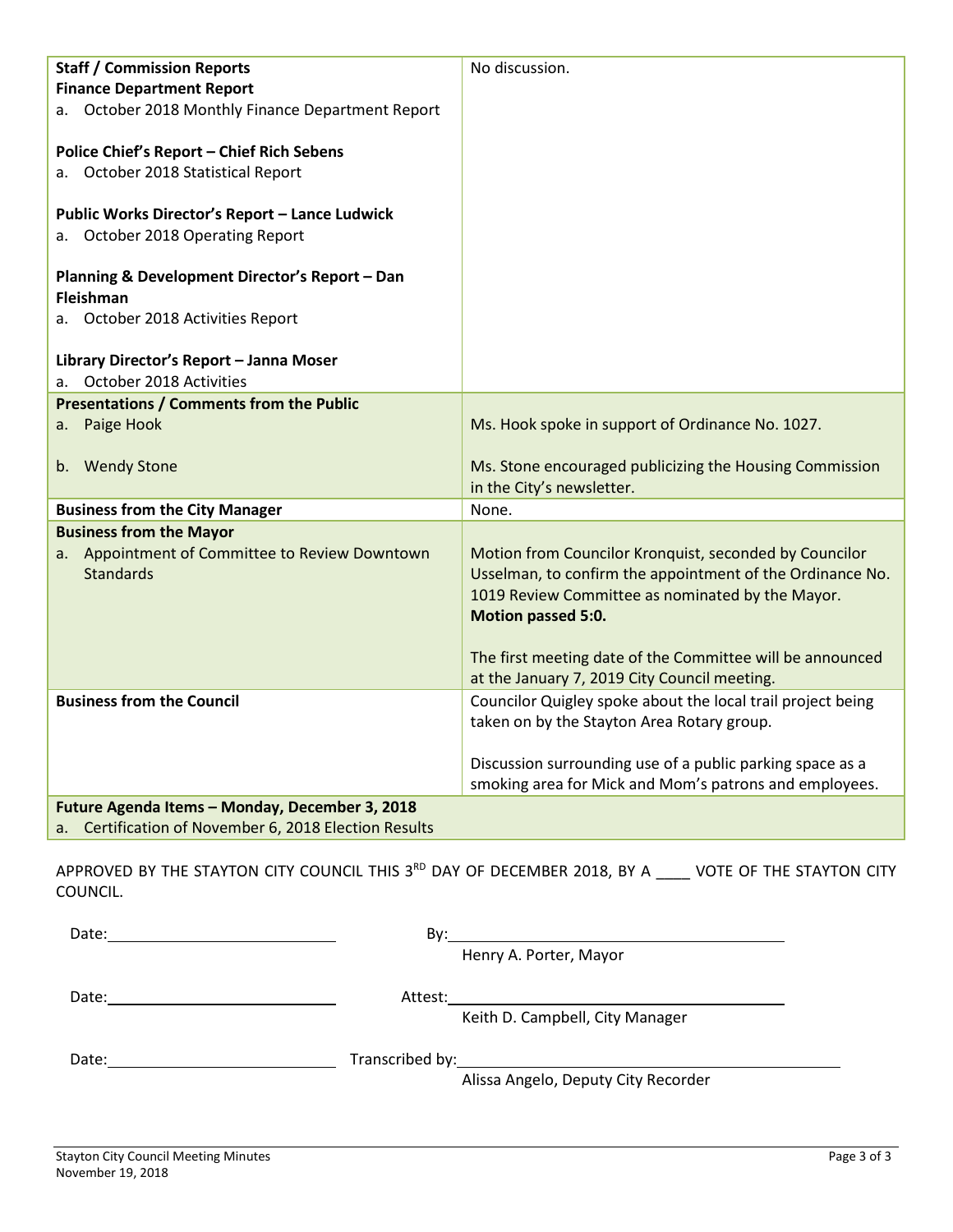

# **CITY OF STAYTON**

# M E M O R A N D U M

- **TO: Mayor Henry A. Porter and the Stayton City Council**
- **FROM: Alissa Angelo, Deputy City Recorder**
- **DATE: December 3, 2018**

**SUBJECT: Acceptance of Abstract of Election Results – November 6, 2018**

## **STAFF RECOMENDATION**

By consent, accept the Abstract of Election Results.

## **BACKGROUND INFORMATION**

ORS 255.295 requires that a local government review and acknowledge acceptance of an Abstract of Election Results, prepared by the county elections department, in connection with an election within its jurisdiction.

For your information, an Undervote occurs when the number of choices selected by a voter is less than the maximum number allowed for that contest or when no selection is made for a single choice contest. An Overvote occurs when one votes for more than the maximum number of selections allowed in a contest.

#### **FACTS AND FINDINGS**

An election was held on November 6, 2018 and citizens of Stayton cast votes for the following:

- Mayor
- Three City Councilor Positions

#### **OPTIONS**

Accept the Abstract of Election Results

## **MOTION(S)**

Consent Agenda approval.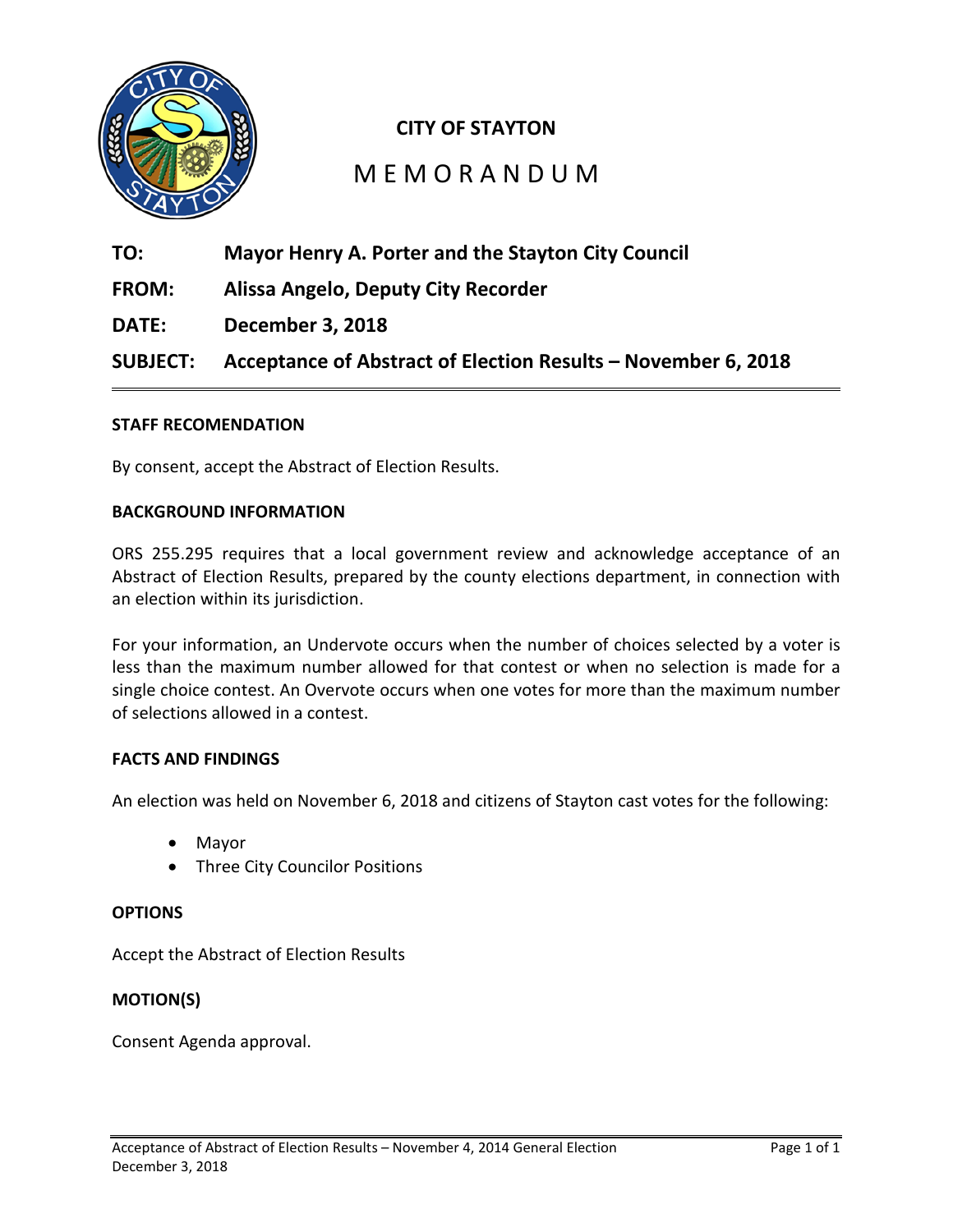| <b>City of Stayton - Cumulative</b>           |            | <b>Marion County, Oregon</b>            | <b>Official results</b>    |
|-----------------------------------------------|------------|-----------------------------------------|----------------------------|
|                                               |            |                                         | <b>Registered Voters</b>   |
| Official November 6, 2018 General<br>Election |            | <b>General Election Official Ballot</b> | $3141$ of 200437 = 1.57 %  |
| <b>Run Time</b>                               | 11:00 AM   |                                         | <b>Precincts Reporting</b> |
| <b>Run Date</b>                               | 11/26/2018 | 11/6/2018                               | 123 of $4 = 3,075.00$ %    |
|                                               |            | Page 1 of 1                             |                            |

# City of Stayton, Mayor - Vote for one

| Choice                   | Party                 |      | <b>Vote by Mail</b> |              | <b>Total</b> |
|--------------------------|-----------------------|------|---------------------|--------------|--------------|
| Henry (Hank) A<br>Porter |                       | 1445 | 46.00%              | 1445         | 46.00%       |
| Scott Vigil              |                       | 1102 | 35.08%              | 1102         | 35.08%       |
|                          | Cast Votes:           | 2547 | 81.09%              | 2547         | 81.09%       |
|                          | Undervotes:           | 561  | 17.86%              | 561          | 17.86%       |
|                          | Overvotes:            | 1    | 0.03%               | $\mathbf{1}$ | 0.03%        |
|                          | Misc. Write-in votes: | 32   | 1.02%               | 32           | 1.02%        |

#### City of Stayton, Councilor - Vote for three

| Choice                         | Party       |      | <b>Vote by Mail</b> |                | <b>Total</b> |
|--------------------------------|-------------|------|---------------------|----------------|--------------|
| Jordan Ohrt                    |             | 1425 | 15.12%              | 1425           | 15.12%       |
| Ralph R Lewis                  |             | 890  | 9.44%               | 890            | 9.44%        |
| Priscilla Gaylene<br>Glidewell |             | 1180 | 12.52%              | 1180           | 12.52%       |
| David Patty                    |             | 1275 | 13.53%              | 1275           | 13.53%       |
| Paige Hook                     |             | 1547 | 16.42%              | 1547           | 16.42%       |
|                                | Cast Votes: | 6317 | 67.04%              | 6317           | 67.04%       |
|                                | Undervotes: | 3011 | 31.95%              | 3011           | 31.95%       |
|                                | Overvotes:  | 4    | 0.13%               | $\overline{4}$ | 0.13%        |
| Misc. Write-in votes:          |             | 83   | 0.88%               | 83             | 0.88%        |



 $\alpha$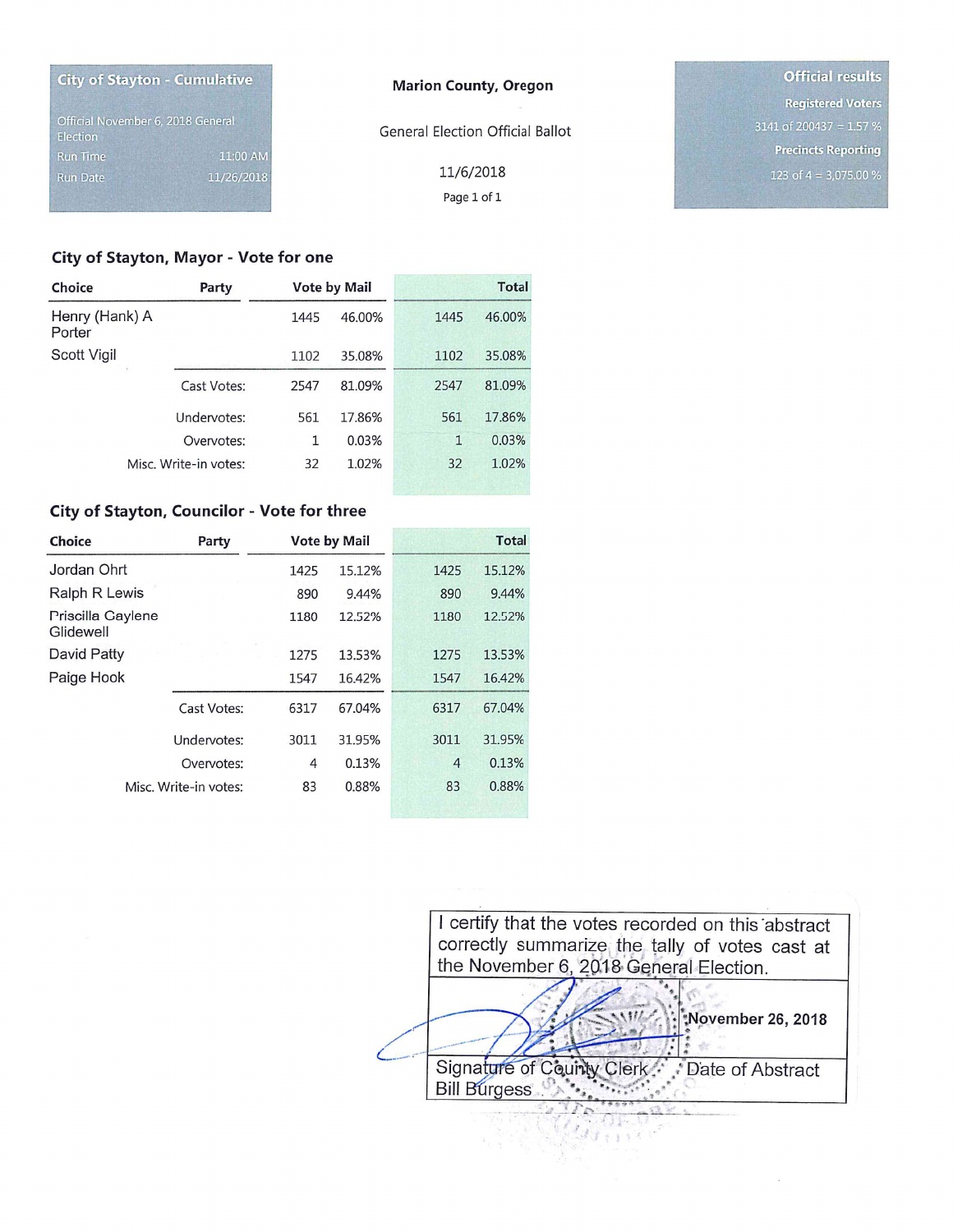

# **CITY OF STAYTON**

# M E M O R A N D U M

| TO:             | Mayor Henry A. Porter and the Stayton City Council                                               |  |
|-----------------|--------------------------------------------------------------------------------------------------|--|
| VIA:            | <b>Keith Campbell, City Manager</b>                                                              |  |
| <b>FROM:</b>    | <b>Andy Parks, Finance Consultant</b>                                                            |  |
| <b>DATE:</b>    | <b>November 28, 2018</b>                                                                         |  |
| <b>SUBJECT:</b> | Resolution No. 984, Authorizing a Full Faith and Credit<br><b>Financing, and Related Matters</b> |  |

# **ISSUE**

Consider authorizing a full faith and credit financing of not to exceed \$725,000 and appoint professional services firms for bond counsel and underwriting or bank placement services, consistent with the adopted fiscal year 2018-19 budget to fund construction of the stormwater detention facility.

## **STAFF RECOMMENDATION**

Staff recommends that Council approve Resolution No. 984, which authorizes the City Manager or his designee to negotiate and execute documents to issue up to \$725,000 in full faith and credit debt to finance costs associated with the construction of the stormwater detention facility.

## **BACKGROUND INFORMATION**

Consistent with the City's fiscal year 2018-19 adopted budget, the City Council approved a contract to complete the stormwater detention facility within available budgeted funds. Please find attached schedule of sources and uses. Consistent with the budget, up to \$725,000 in debt was anticipated to be necessary to fund construction.

The attached resolution provides the City Manager, subject to certain limitations, such as an interest rate not to exceed 4.5% and the term not to exceed 21 year, the authority to determine the final principal amount, interest rates, payment dates, prepayment rights and other terms of the financing agreement. Additionally to select a lender and to negotiate, execute and deliver the financing agreement; comply with IRS Code related to tax-exempt financing and designate the obligations as tax-exempt.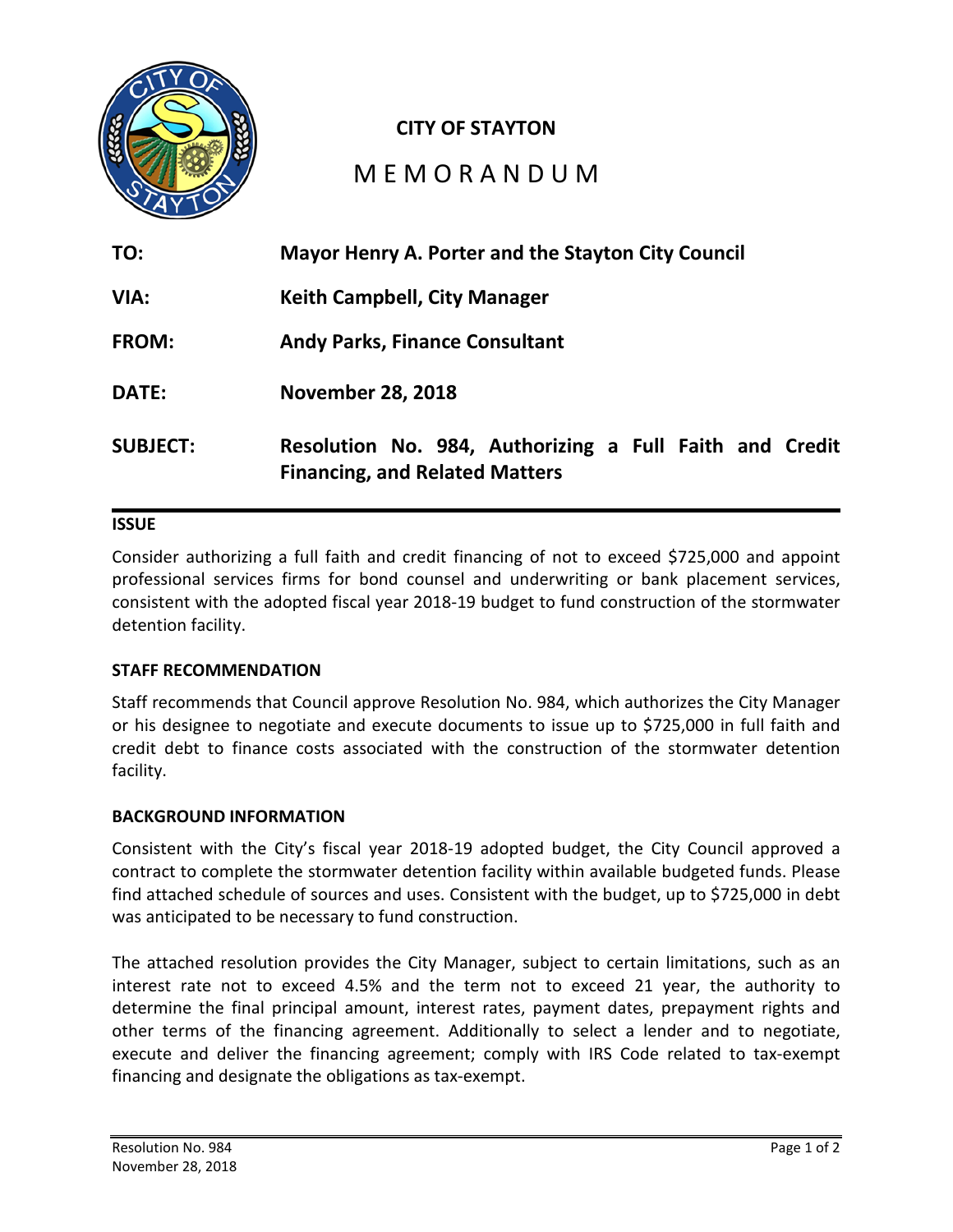The security for the obligation is the full faith and credit of the City. As communicated in the budget meetings, and as shown in the 5-year financial plan included in the budget document, the debt is anticipated to be paid from stormwater user fees. As communicated previously, an increase in stormwater fees will be necessary to sustain operations at present levels, effective with the 2019-20 budget.

Additionally, the resolution declares the intent to reimburse expenditures for the project with tax-exempt debt. There are sufficient qualifying expenditures (expenditures paid 60 days prior to the adoption of the resolution).

# **FACTS AND FINDINGS**

# **FISCAL IMPACT**

The debt proceeds are consistent with the FY 2018-19 budget.

# **OPTIONS AND MOTION(S)**

1. Approve the attached resolution as presented.

*Motion to approve Resolution No. 984 as presented.* 

2. Amend the resolution as desired. (Must adopt a resolution that includes no less than the declaration of intent to reimburse, or risk losing the ability to finance with tax-exempt debt)

*Motion to approve Resolution No. 984, as amended to include….*

3. Not approve the resolution, in which case, the City will need to either finance with taxable debt, which will cost rate payers more, or find other resources within the City to transfer to pay the expenditures already approved and paid.

*No motion necessary.*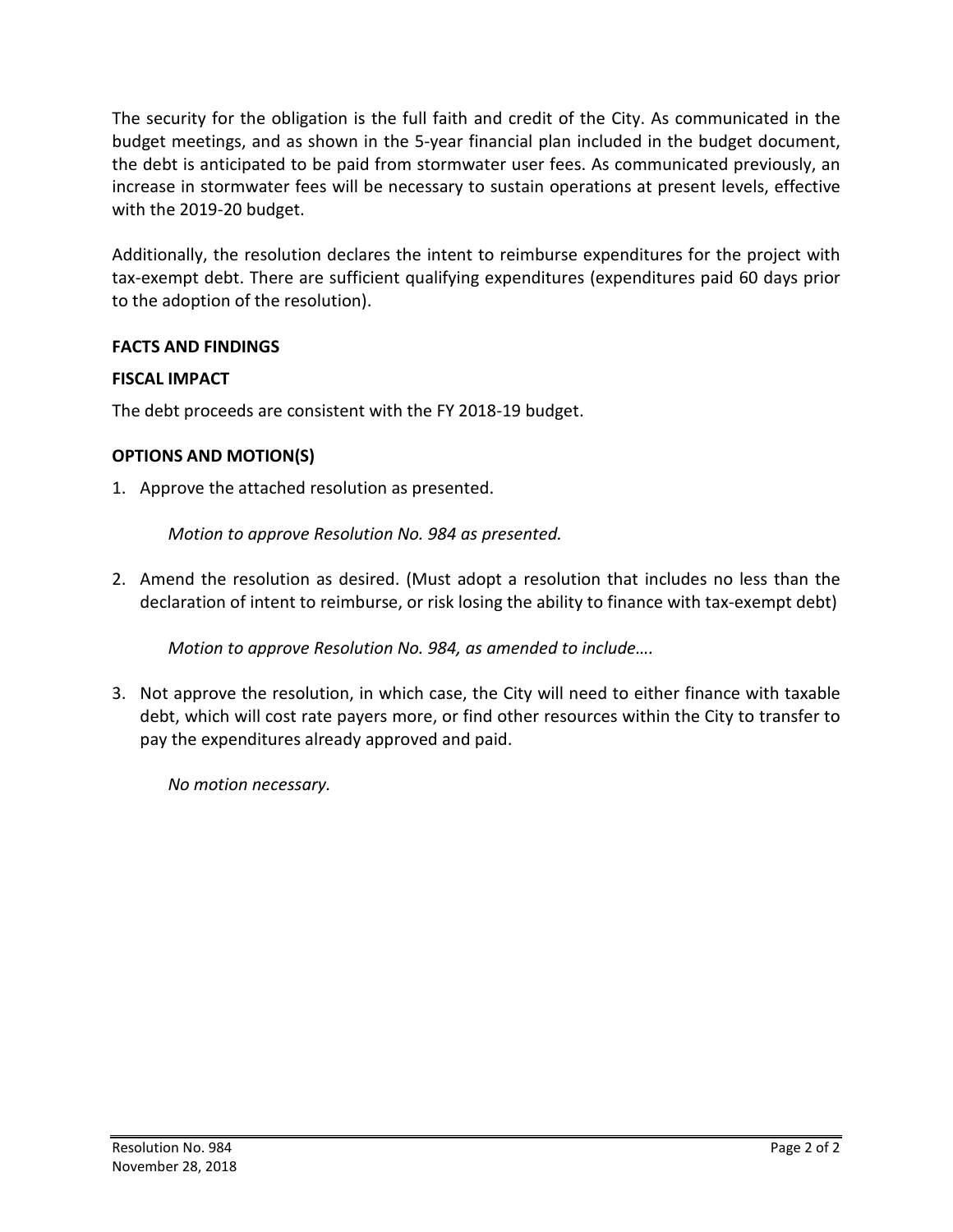Stayton Stormwater Detention Facilty Sources Uses November 28, 2018

|                                  |       | V1.1      |
|----------------------------------|-------|-----------|
| <b>Sources</b>                   |       |           |
| <b>Beginning balance</b>         |       | 87,024    |
| State grant - invoiced           |       | 380,979   |
| <b>Transfers</b><br>General fund |       |           |
|                                  |       | 50,000    |
| Storm SDC                        |       | 100,000   |
| Parks SDC                        |       | 130,000   |
| Debt                             |       | 725,000   |
|                                  |       |           |
| <b>Total sources</b>             |       | 1,473,003 |
| <b>Uses</b>                      |       |           |
| Engineering - basic              |       | 1,000     |
| Engineering - inspection         |       | 10,000    |
| Engineering - design             |       | 77,158    |
| Construction                     |       | 1,365,000 |
| Debt issuance expenses           | 2.50% | 18,125    |
| Contingency                      |       | 1,720     |
|                                  |       |           |
| <b>Total uses</b>                |       | 1,473,003 |
|                                  |       |           |

# Debt Service

| 10-year | \$84,169 |
|---------|----------|
| 20-year | \$49,253 |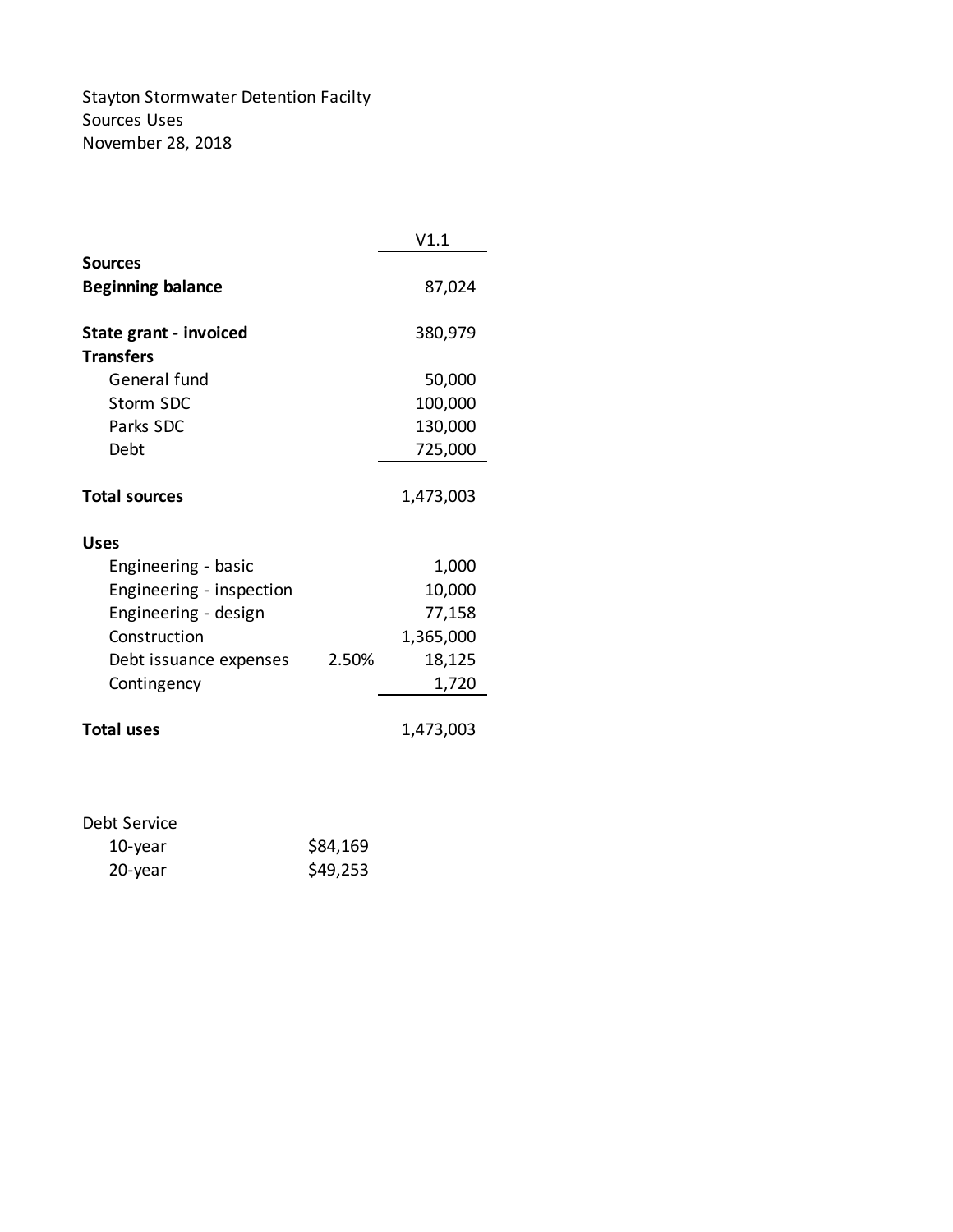# RESOLUTION NO. 984

# A RESOLUTION OF THE CITY OF STAYTON, OREGON AUTHORIZING A FULL FAITH AND CREDIT BORROWING AND RELATED MATTERS.

WHEREAS, the City Council of the City of Stayton, Oregon (the "City") is authorized by Oregon Revised Statutes Section 271.390 to enter into financing agreements to finance real or personal property which the City Council determines is needed so long as the estimated weighted average life of the financing agreement does not exceed the estimated dollar weighted average life of the property that is financed; and

WHEREAS, the City has identified a need to finance a stormwater detention facility (the "Project"); and

WHEREAS, the City Council hereby determines that the Project is needed, and that it is desirable to finance the Project pursuant to ORS 271.390; and

WHEREAS, the City may spend money on the Project (the "Expenditures") before the City issues a tax-exempt borrowing to finance the Project, and the rules of the Internal Revenue Service require the City to declare its official intent to reimburse itself for amounts that the City will spend on the Project before a tax-exempt borrowing is issued, in order for the City to be reimbursed for such Expenditures from the proceeds of the tax-exempt borrowing;

NOW, THEREFORE, BE IT RESOLVED by the Stayton City Council that:

**Section 1. Financing Authorized.** Pursuant to ORS 271.390, the City Council hereby authorizes the issuance of a financing agreement (the "Financing Agreement") in an aggregate principal amount of not more than \$725,000, a maximum true interest cost of 4.5% per annum, and a term of note to exceed 21 years. Proceeds of the Financing Agreement may only be used to finance the Project and to pay costs associated with the Financing Agreement. The City Manager, or the person designated by the City Manager (each of whom is referred to herein as a "City Official"), are hereby authorized, on behalf of the City and without further action by the City Council, to:

A. Subject to the limitations of this Resolution, determine the final principal amount, interest rates, payment dates, prepayment rights and all other terms of the Financing Agreement;

B. Select a lender or commercial bank with which to negotiate, execute and deliver the Financing Agreement. Subject to the limitations of this resolution, the Financing Agreement may be in such form and contain such terms as the City Official may approve;

C. Covenant for the benefit of the owner of the Financing Agreement to comply with all provisions of the Internal Revenue Code of 1986, as amended (the "Code") which are required for the interest paid under the Financing Agreement to be excluded from gross income for federal income tax purposes;

D. Designate the borrowing as a "qualified tax-exempt obligation" pursuant to Section 265(b)(3) of the Code, if applicable;

Page 1 – Resolution 984 – authority to issue tax-exempt debt and reimburse capital expenditures